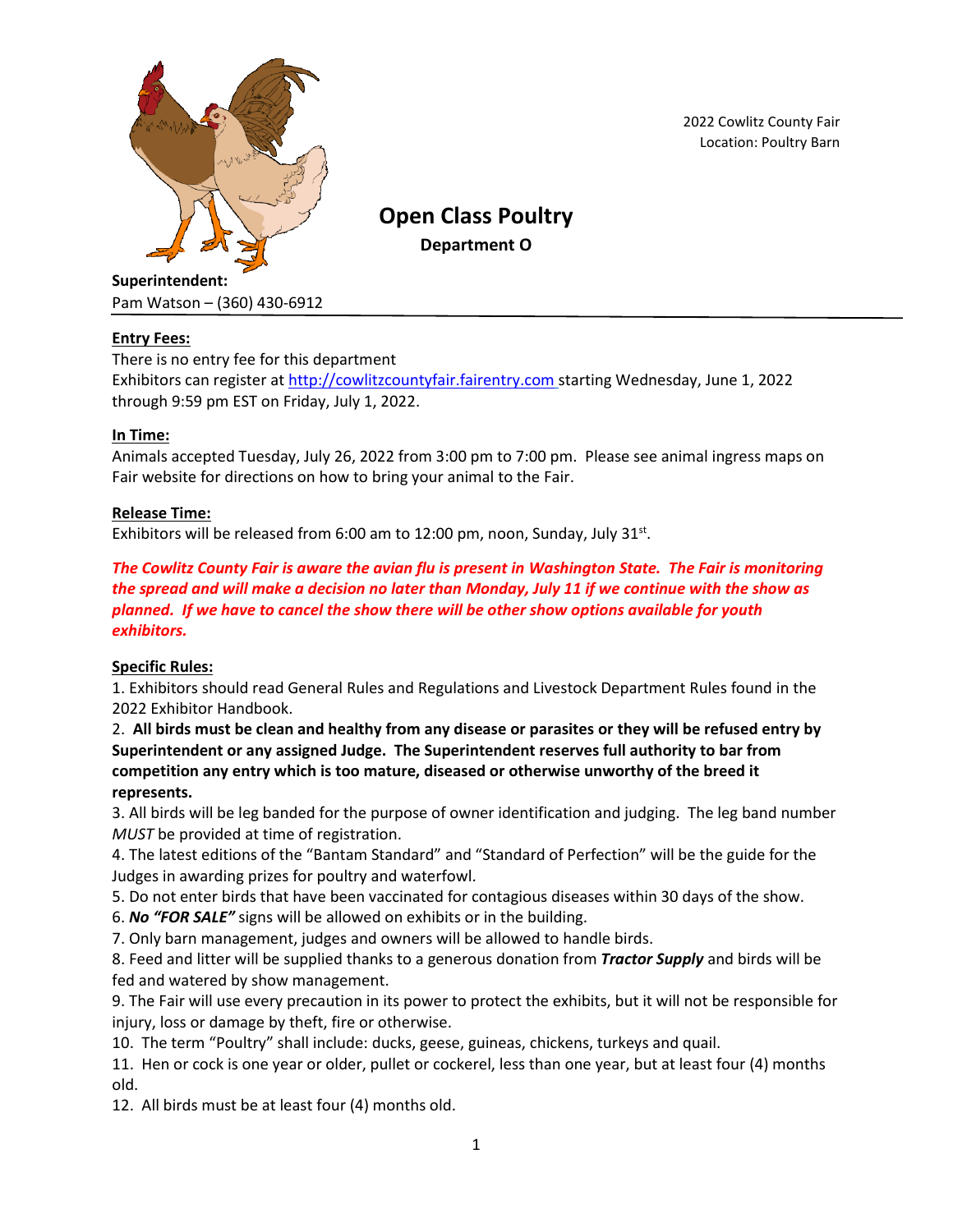13. Entry must be in possession and care of owner at least one (1) month prior to Fair opening day.

14. This is an APA and ABA sanctioned show.

15. Entries will be judged according to the American Poultry Association Standard of Perfection and the American Bantam Association Standard.

16. The decisions of the Judges are final.

17. The same bird may not be shown in the Open Class and 4-H competition.

18. Open classes will be permitted three entries in each lot within each breed, or at the discretion of the Superintendent.

19. Champion Rosette will be awarded at the discretion of the Judge.

20. Larger cages are available upon request.

21. Limited space available on a first come first served basis.

#### **Show Schedule:**

TBA – Open Class Poultry

# **Premiums:**

Divisions A through D:

```
Classes 1-4: Blue = 17 points Red = 15 points White = 11 points
Classes 5-14: Blue = 25 points Red = 20 points White = 15 points
Classes 15-18: Blue = 20 points Red = 15 points White = 10 points
Division E: Blue = 15 points Red = 10 points White = 5 points
Division F: Blue = 17 points Red = 15 points White = 11 points
Division G: Blue = 15 points Red = 9 points White = 6 points
Division H: Blue = 25 points Red = 15 points White = 10 points
Division I: Points to be assigned by Superintendent and/or Judge
Division J: 1<sup>st</sup> = 100 points 2
                               2<sup>nd</sup> = 75 points
                                                   3<sup>rd</sup> = 50 points
                                                                      4<sup>th</sup> = 25 points
```
# **Special Awards:**

Superintendent's Award Best of Show Award – TKM Poultry Farm Reserve Best of Show Award – TKM Poultry Farm Best Waterfowl Award – TKM Poultry Farm Best Bantam Award – TKM Poultry Farm Best Pigeon Award – O'Brien Family Best Large Fowl – TKM Poultry Farm Best in Class – Rosette Best of Breed – Rosette Junior Champion – Rosette Champion – Rosette Reserve Champion - Rosette Grand Champion – Rosette Reserve Grand Champion - Rosette

**Medal Awards:** An APA Medal will be awarded to the Champion Bird in each of the following classes when ten (10) or more birds are judged in the class:

*Large Chickens*: American, Asiatic, English, Mediterranean, Continental and all other standard breeds *Bantams*: Modern Game, Old English Game, Single Comb Clean Legged (other than game), Rose Comb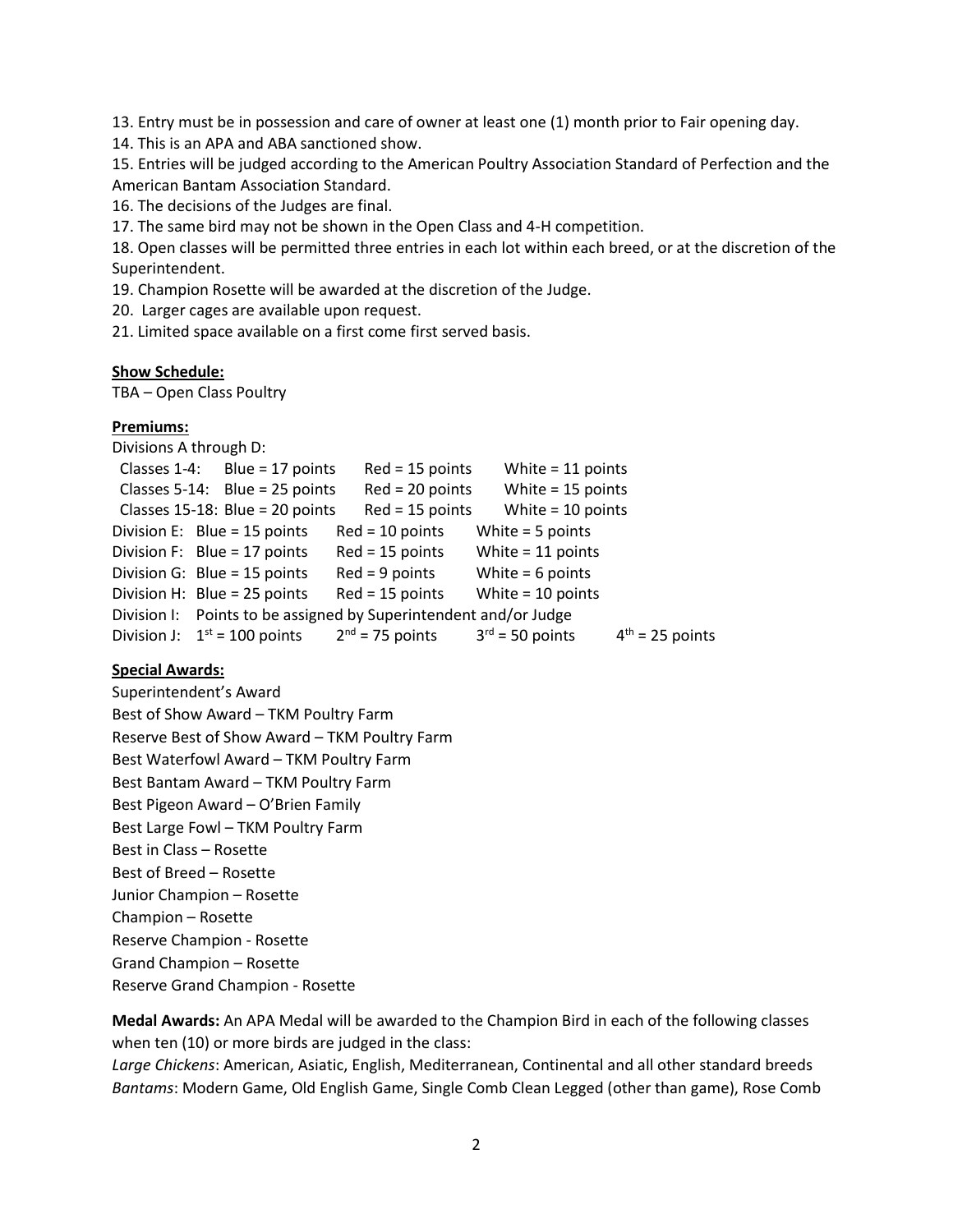Clean Legged, All Other Combs Clean Legged and Feather Legged. *Ducks*: Heavy, Medium, Light and Bantam *Geese*: Heavy, Medium and Light *Turkeys*: All compete in one class

**Certificate Awards:** When ten (10) or more are judged, certificates will be given for each of the following: Grand Champion Large Chicken Reserve Grand Champion Large Chicken Grand Champion Bantam

- Reserve Grand Champion Bantam
- Grand Champion Duck
- Reserve Grand Champion Duck
- Grand Champion Goose
- Reserve Grand Champion Goose
- Grand Champion Turkey
- Reserve Grand Champion Turkey

**Junior Awards:** A medal plus a one (1) year junior membership will be given to the juniors showing: Junior Member Champion Large Chicken Junior Member Champion Bantam Junior Member Champion of Ducks, Geese and Turkeys Combined *Juniors need not be members to receive these Junior awards*

*Best of Breed Ribbons have been furnished to the show. Winners of these ribbons need not be APA Members.*

**Division A: OPEN YOUTH POULTRY Division B: OPEN CLASS POULTRY Division C: OPEN YOUTH BANTAM POULTRY Division D: OPEN CLASS BANTAM POULTRY**

# **Classes:**

*Chickens – Use the Classes and Lots Immediately Following and Specify Breed and Variety*

- 1. Cockerel
- 2. Pullet
- 3. Cock
- 4. Hen
- 5. Young Trio 2 pullets, 1 cockerel
- 6. Old Trio 2 hens, 1 cock

**Lots:**

# **Large Fowl Classes:**

- 1. American Class
- 2. Asiatic Class
- 3. English Class
- 4. Continental Class
- 5. Mediterranean Class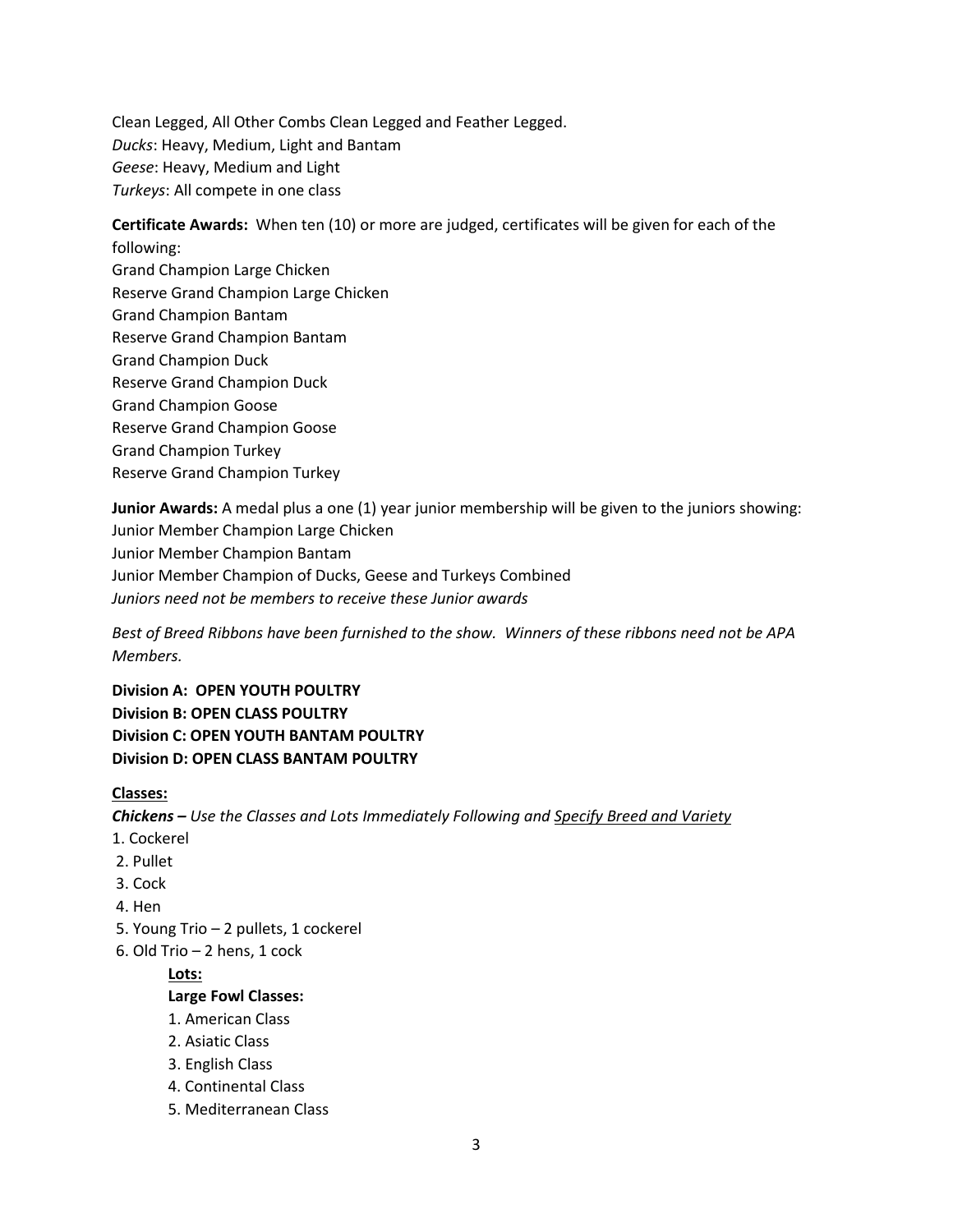6. All Other Standard Breeds

# **Bantam Classes:**

7. Games: Modern, American and Old English Game Bantam

- 8. Single Comb Clean Leg Bantam
- 9. Rose Comb Clean Leg Bantam
- 10. Feather Leg Bantam
- 11. All other Comb Clean Leg Bantam

#### *Turkeys* **–** *Use the Classes Immediately Following and Specify Breed and Variety*

- 7. Young Tom
- 8. Young Hen
- 9. Old Tom
- 10. Old Hen

#### *Geese* **–** *Use the Classes Immediately Following and Specify Breed and Variety*

- 11. Young Gander
- 12. Young Goose
- 13. Old Gander
- 14. Old Goose

#### *Ducks* **–** *Use the Classes Immediately Following and Specify Breed and Variety*

- 15. Young Drake
- 16. Young Duck
- 17. Old Drake
- 18. Old Duck

#### **Division E: OPEN CLASS EGGS**

#### **Classes:**

- 1. Half Dozen Small White Eggs minimum weight 18 oz.
- 2. Half Dozen Medium White Eggs minimum weight 21 oz.
- 3. Half Dozen Large White Eggs minimum weight 24 oz.
- 4. Half Dozen Jumbo White Eggs minimum weight 30 oz.
- 5. Half Dozen Small Brown Eggs minimum weight 18 oz.
- 6. Half Dozen Medium Brown Eggs minimum weight 21 oz.
- 7. Half Dozen Large Brown Eggs minimum weight 24 oz.
- 8. Half Dozen Jumbo Brown Eggs minimum weight 30 oz.
- 9. Miscellaneous Eggs

#### **Division F: PIGEONS AND DOVES**

#### **Classes:**

- 1. Old Cock
- 2. Young Cock
- 3. Old Hen
- 4. Young Hen